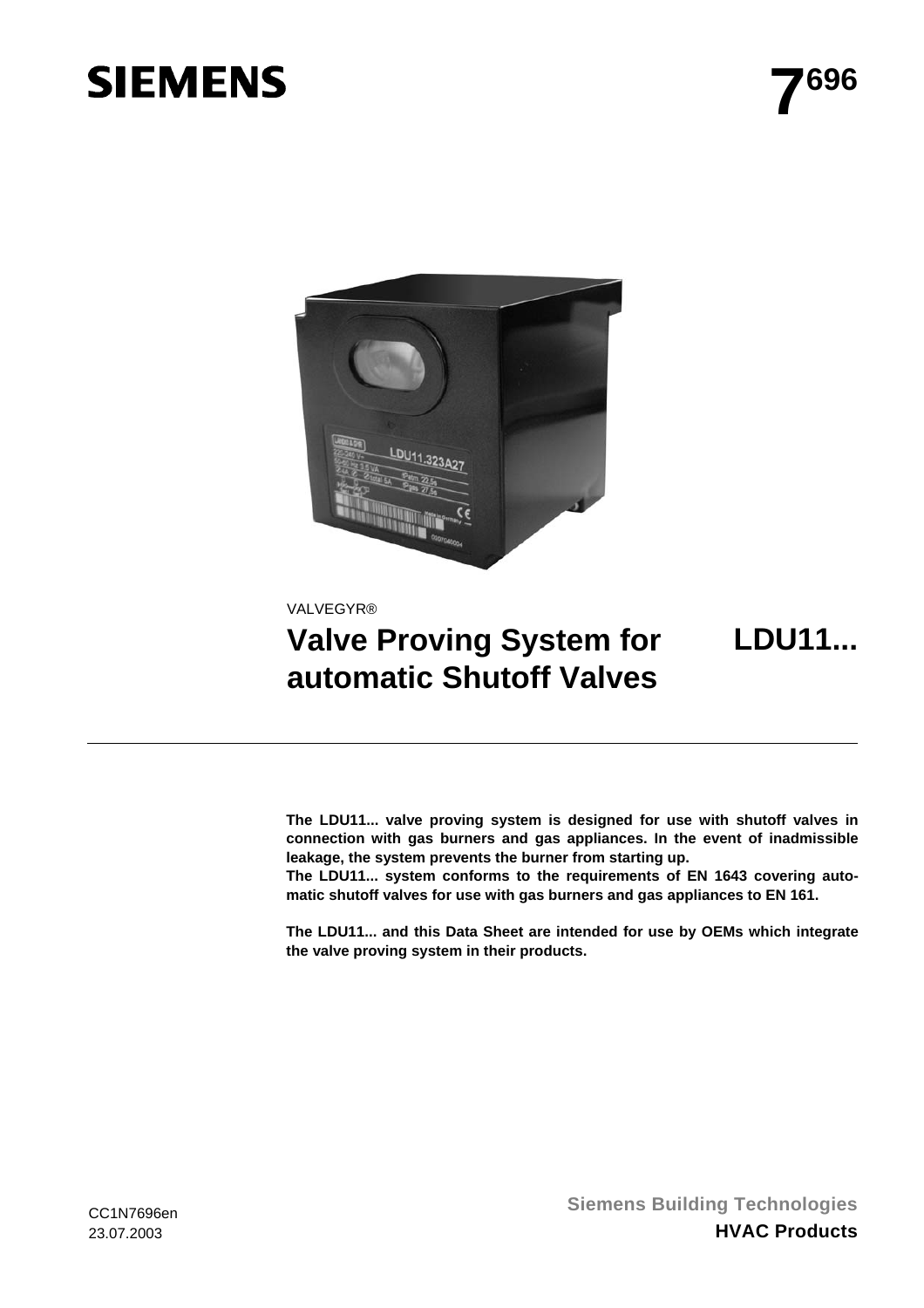The LDU11... is designed for automatic gas valve proving (leakage test) based on the pressure proving principle.

It is for use on gas-fired combustion plant with or without vent pipe to atmosphere. In the case of plants with no vent pipe where EN standards apply, the notes given in «Connection examples without vent pipe to atmosphere» must be observed.

Used in connection with 1 or 2 commercially available pressure switches, valve proving is automatically initiated with every burner startup, either

- prior to burner startup
- during the prepurge time if it lasts a minimum of 60 seconds
- immediately after controlled shutdown, or
- on completion of the burner control's control sequence, e.g. at the end of the postpurge time

The valve proving test is based on the 2-stage pressure proving principle:

- 1. First test phase: The valve on the mains side is tested by evacuating the test space and by monitoring the atmospheric pressure in it.
- 2. Second test phase: The valve on the burner side is checked by pressurizing the test space and by monitoring the gas pressure.

If the pressure increases excessively during the first test phase called «Test1», or decreases excessively during the second test phase called «Test2», the valve proving system will inhibit burner startup and initiate lockout.

In that case, the lockout reset button will light up to indicate the fault. Remote indication of the fault is also possible. A program indicator, which stops whenever a fault occurs, indicates which of the valves is leaking.

The valve proving system can be reset either on the unit itself or via an electric remote reset facility.

#### **Warning notes**



#### **To avoid injury to persons, damage to property or the environment, the following warning notes should be observed.**

#### **Do not open, interfere with or modify the control unit.**

- All activities (mounting, installation and service work, etc.) must be carried out by qualified staff
- Before performing any wiring changes in the connection area of the LDU11..., completely isolate the unit from the mains supply (all-polar disconnection)
- Ensure protection against electric shock hazard by providing adequate protection for the valve proving system's connection terminals
- Ensure that wiring is in an orderly state
- Press the lockout reset button only manually (applying a force of no more than 10 N), without using any tools or pointed objects
- Fall or shock can adversely affect the safety functions. Do not put such units into operation, even if they do not exhibit any damage
- **Do not press the lockout reset button on the unit for more than 10 seconds since longer presses will destroy the lockout relay**

#### **Mounting notes**

2/16

• Ensure that the relevant national safety regulations are complied with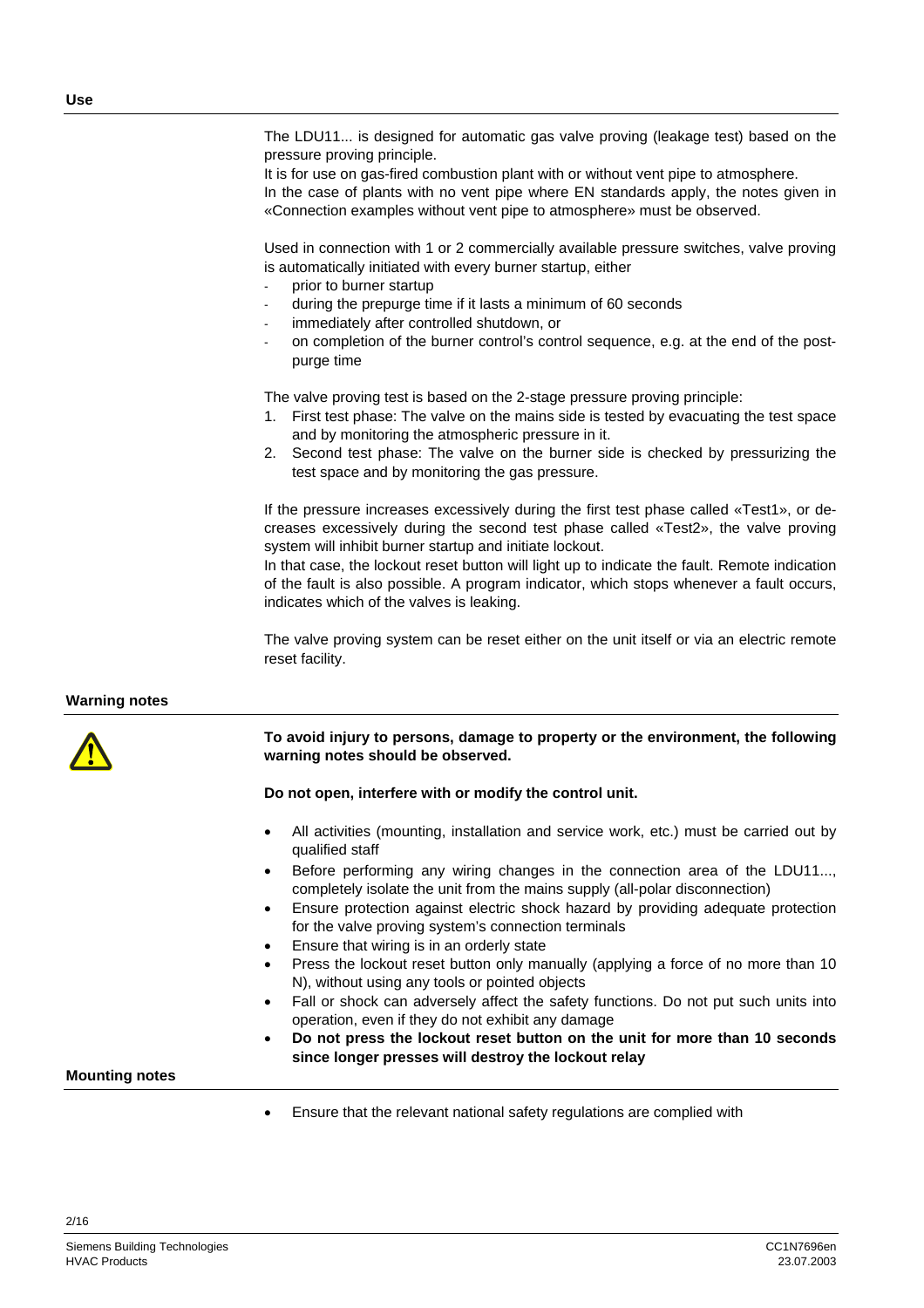#### **Installation notes**

• Live and neutral conductors may not be interchanged

#### **Commissioning notes**

• Prior to commissioning, ensure that wiring is in an orderly state

#### **Norms and certificates**



Conformity to EEC directives

- Electromagnetic compatibility EMC (immunity) - Directive for gas appliances





ISO 9001: 2000 Cert. 00739

ISO 14001: 1996 Cert. 38233

| Type reference |     | FM<br>APPROVED |         |     |     |     |
|----------------|-----|----------------|---------|-----|-----|-----|
| LDU11.323A17   |     | $- - -$        | х       |     | --- | --- |
| LDU11.323A27   |     | $- - -$        | x       | --- | --- | --- |
| LDU11.523A17   | --- | x              | $- - -$ | x   | х   |     |
| LDU11.523A27   | --- |                | ---     | --- | х   | --- |

89 / 336 EEC 90 / 396 EEC

#### **Service notes**

• Each time a unit has been replaced, ensure that wiring is in an orderly state

#### **Disposal notes**



The unit contains electric and electronic components and may not be disposed of together with household waste.

Local and currently valid legislation must be complied with.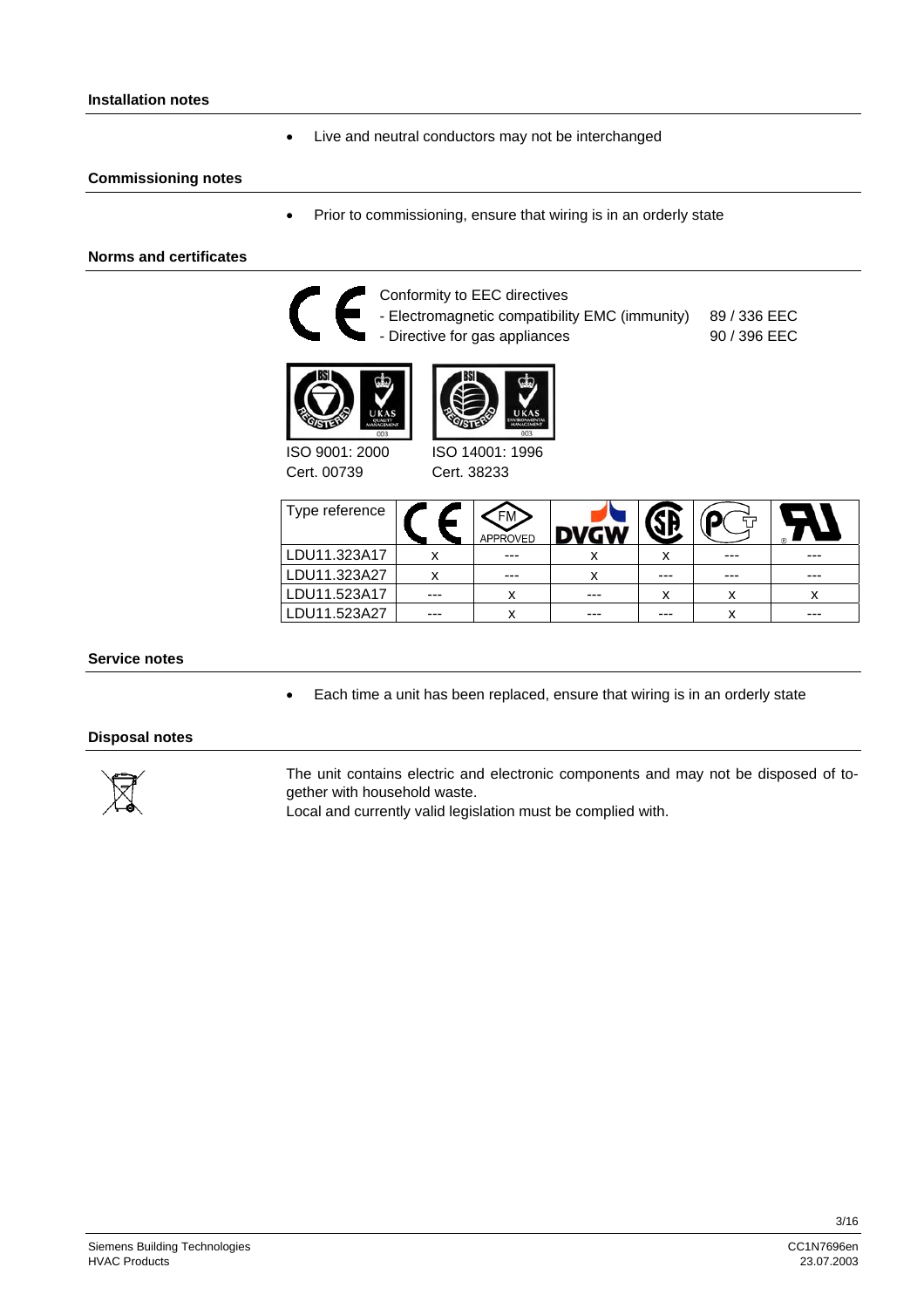#### **Mechanical design**

| Valve proving system | Plug-in design<br>$\sim$                                                                                           |
|----------------------|--------------------------------------------------------------------------------------------------------------------|
| LDU11                | Exchangeable unit fuse (including a spare fuse)<br>$\blacksquare$                                                  |
| Housing              | Made of impact-proof and heat-resistant black plastic<br>$\blacksquare$                                            |
|                      | Lockout reset button with viewing window showing:                                                                  |
|                      | - The fault signal lamp                                                                                            |
|                      | - The lockout indication                                                                                           |
|                      | - Coupled to the program spindle                                                                                   |
|                      | - With transparent lockout reset button                                                                            |
|                      | - Easy-to-remember symbols indicate the type of fault and the time lockout<br>occurred                             |
|                      | Synchronous motor of the sequence switch with geartrain and step action se-<br>$\blacksquare$<br>quence switch     |
|                      | Camshaft with 15 nonadjustable cams                                                                                |
|                      | Program indicator at the head of the camshaft                                                                      |
|                      | One main and one auxiliary relay                                                                                   |
|                      | Lockout relay can be electrically reset from a remote location and provides the<br>«Lockout» and «Reset» functions |
|                      | Unit fuse and a spare fuse                                                                                         |
|                      | All electrical components are interconnected via printed circuits.                                                 |
| Plug-in base         | Plug-in base and connection facility are designed such that only the LDU11 can<br>be plugged in                    |
|                      | 24 connection terminals                                                                                            |
|                      | 2 auxiliary terminals («31» and «32»)<br>$\blacksquare$                                                            |
|                      | 3 earth terminals joining in a lug for earthing the burner<br>$\blacksquare$                                       |
|                      | 3 neutral terminals, prewired to terminal 2 (neutral input)<br>$\blacksquare$                                      |
|                      | 14 knockout holes for cable entry with cable glands, 8 at the side and 6 at the bot-<br>tom of the base            |
|                      | 6 threaded knockout holes at the side for cable entry glands Pg11 or M16<br>$\blacksquare$                         |

#### **Type summary**

| Type reference  | <b>Mains voltage</b> | t3                        | t4 |
|-----------------|----------------------|---------------------------|----|
| LDU11.323A17    | AC 100110 V          | $2.5$ s $\frac{1}{2.5}$ s |    |
| LDU11.323A27    | AC 220240 V          | $2.5$ s $\frac{1}{2.5}$ s |    |
| LDU11.523A17 1) | AC 100110 V          | 5s                        | 5s |
| LDU11.523A271)  | AC 220240 V          | 5s                        | 5s |

Legend

t3 Filling the test space

t4 Evacuating the test space

<sup>1</sup>) Valve opening times do not conform to EN 1643

#### **Ordering**

When ordering, please give the full type reference (refer to «Type summary»).

**Valve proving system LDU11...** (without plug-in base) refer to «Type summary»

Siemens Building Technologies and the control of the control of the control of the control of the control of the control of the control of the control of the control of the control of the control of the control of the cont **HVAC Products**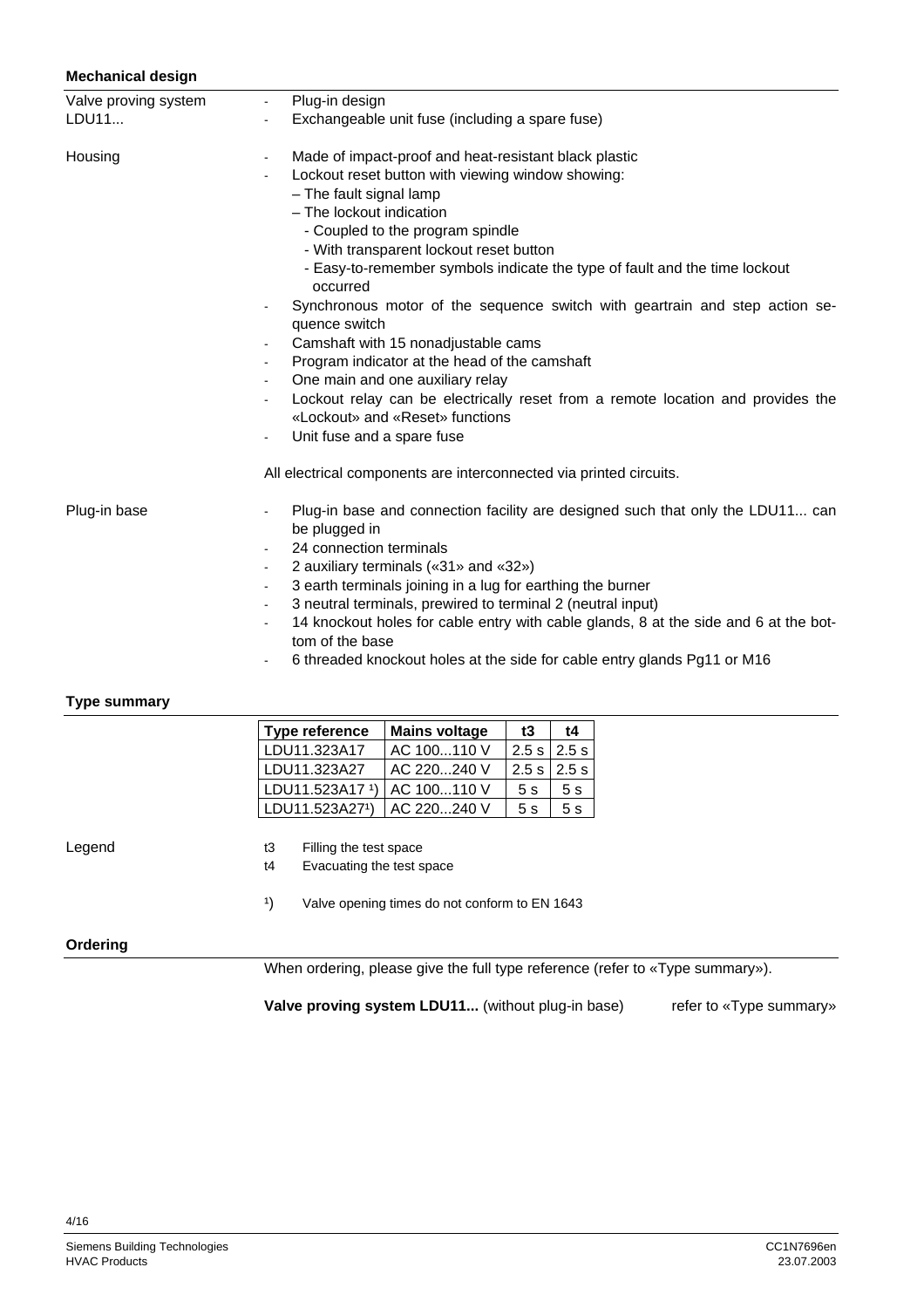

### **Plug-in base**

- With Pg11 threads for cable entry glands **AGM11** 

- With M16 threads for cable entry glands **AGM11.1**



## **PTC resistor (AC 230 V) AGK25**

- For burden on terminal 4

### **Technical data**

| LDU11.323A27<br>LDU11<br>AC 220 V -15 %AC 240 V +10 %<br>LDU11.323A17<br>AC 100 V -15 %AC 110 V +10 %<br>LDU11.523A27 1)<br>AC 220 V -15 %AC 240 V +10 %<br>LDU11.523A17 1)<br>AC 100 V -15 %AC 110 V +10 %<br><sup>1</sup> ) Valve opening times do not conform to EN 1643<br>5060 Hz ±6 %<br>Mains frequency<br>Unit fuse (built-in)<br>T6.3H250V to DIN EN 60 127<br>T10 / 500V<br>Primary fuse (external)<br>Weight<br>LDU11<br>approx. 1000 g<br>Plug-in base<br>approx. 165 g<br>Power consumption<br>During the test<br>approx. 3.5 VA<br>During operation<br>approx. 2.5 VA<br>Mounting position<br>optional<br>Degree of protection<br>IP 40 (to be ensured through mounting)<br>Safety class<br>I<br>Perm. input current at terminal 1<br>max. 5 A continuously,<br>peak current max. 20 A for 20 ms<br>Perm. current rating of control terminals<br>max. 4 A continuously,<br>peak current max. 20 A for 20 ms<br>Required current rating<br>of pressure switch «DW»<br>min. 1 A, AC 250 V<br>IP 00<br>Plug-in base AGM<br>Degree of protection<br>screw terminals for min. 0.5 mm <sup>2</sup> and<br>Connections (stranded wires require<br>ferrules)<br>max. 1.5 mm <sup>2</sup> cross-sectional area<br>Ferrules<br>suited for appropriate stranded wires<br><b>Transport</b><br>Environmental<br>DIN EN 60 721-3-2<br>conditions<br><b>Climatic conditions</b><br>class 2K2<br><b>Mechanical conditions</b><br>class 2M2<br>$-50+60 °C$<br>Temperature range<br>Humidity<br>< 95 % r.h.<br>DIN EN 60 721-3-3<br><b>Operation</b><br><b>Climatic conditions</b><br>class 3K5 | General unit data | Mains voltage                |           |  |  |  |  |
|---------------------------------------------------------------------------------------------------------------------------------------------------------------------------------------------------------------------------------------------------------------------------------------------------------------------------------------------------------------------------------------------------------------------------------------------------------------------------------------------------------------------------------------------------------------------------------------------------------------------------------------------------------------------------------------------------------------------------------------------------------------------------------------------------------------------------------------------------------------------------------------------------------------------------------------------------------------------------------------------------------------------------------------------------------------------------------------------------------------------------------------------------------------------------------------------------------------------------------------------------------------------------------------------------------------------------------------------------------------------------------------------------------------------------------------------------------------------------------------------------------------------------------------------------------------------------------------------|-------------------|------------------------------|-----------|--|--|--|--|
|                                                                                                                                                                                                                                                                                                                                                                                                                                                                                                                                                                                                                                                                                                                                                                                                                                                                                                                                                                                                                                                                                                                                                                                                                                                                                                                                                                                                                                                                                                                                                                                             |                   |                              |           |  |  |  |  |
|                                                                                                                                                                                                                                                                                                                                                                                                                                                                                                                                                                                                                                                                                                                                                                                                                                                                                                                                                                                                                                                                                                                                                                                                                                                                                                                                                                                                                                                                                                                                                                                             |                   |                              |           |  |  |  |  |
|                                                                                                                                                                                                                                                                                                                                                                                                                                                                                                                                                                                                                                                                                                                                                                                                                                                                                                                                                                                                                                                                                                                                                                                                                                                                                                                                                                                                                                                                                                                                                                                             |                   |                              |           |  |  |  |  |
|                                                                                                                                                                                                                                                                                                                                                                                                                                                                                                                                                                                                                                                                                                                                                                                                                                                                                                                                                                                                                                                                                                                                                                                                                                                                                                                                                                                                                                                                                                                                                                                             |                   |                              |           |  |  |  |  |
|                                                                                                                                                                                                                                                                                                                                                                                                                                                                                                                                                                                                                                                                                                                                                                                                                                                                                                                                                                                                                                                                                                                                                                                                                                                                                                                                                                                                                                                                                                                                                                                             |                   |                              |           |  |  |  |  |
|                                                                                                                                                                                                                                                                                                                                                                                                                                                                                                                                                                                                                                                                                                                                                                                                                                                                                                                                                                                                                                                                                                                                                                                                                                                                                                                                                                                                                                                                                                                                                                                             |                   |                              |           |  |  |  |  |
|                                                                                                                                                                                                                                                                                                                                                                                                                                                                                                                                                                                                                                                                                                                                                                                                                                                                                                                                                                                                                                                                                                                                                                                                                                                                                                                                                                                                                                                                                                                                                                                             |                   |                              |           |  |  |  |  |
|                                                                                                                                                                                                                                                                                                                                                                                                                                                                                                                                                                                                                                                                                                                                                                                                                                                                                                                                                                                                                                                                                                                                                                                                                                                                                                                                                                                                                                                                                                                                                                                             |                   |                              |           |  |  |  |  |
|                                                                                                                                                                                                                                                                                                                                                                                                                                                                                                                                                                                                                                                                                                                                                                                                                                                                                                                                                                                                                                                                                                                                                                                                                                                                                                                                                                                                                                                                                                                                                                                             |                   |                              |           |  |  |  |  |
|                                                                                                                                                                                                                                                                                                                                                                                                                                                                                                                                                                                                                                                                                                                                                                                                                                                                                                                                                                                                                                                                                                                                                                                                                                                                                                                                                                                                                                                                                                                                                                                             |                   |                              |           |  |  |  |  |
|                                                                                                                                                                                                                                                                                                                                                                                                                                                                                                                                                                                                                                                                                                                                                                                                                                                                                                                                                                                                                                                                                                                                                                                                                                                                                                                                                                                                                                                                                                                                                                                             |                   |                              |           |  |  |  |  |
|                                                                                                                                                                                                                                                                                                                                                                                                                                                                                                                                                                                                                                                                                                                                                                                                                                                                                                                                                                                                                                                                                                                                                                                                                                                                                                                                                                                                                                                                                                                                                                                             |                   |                              |           |  |  |  |  |
|                                                                                                                                                                                                                                                                                                                                                                                                                                                                                                                                                                                                                                                                                                                                                                                                                                                                                                                                                                                                                                                                                                                                                                                                                                                                                                                                                                                                                                                                                                                                                                                             |                   |                              |           |  |  |  |  |
|                                                                                                                                                                                                                                                                                                                                                                                                                                                                                                                                                                                                                                                                                                                                                                                                                                                                                                                                                                                                                                                                                                                                                                                                                                                                                                                                                                                                                                                                                                                                                                                             |                   |                              |           |  |  |  |  |
|                                                                                                                                                                                                                                                                                                                                                                                                                                                                                                                                                                                                                                                                                                                                                                                                                                                                                                                                                                                                                                                                                                                                                                                                                                                                                                                                                                                                                                                                                                                                                                                             |                   |                              |           |  |  |  |  |
|                                                                                                                                                                                                                                                                                                                                                                                                                                                                                                                                                                                                                                                                                                                                                                                                                                                                                                                                                                                                                                                                                                                                                                                                                                                                                                                                                                                                                                                                                                                                                                                             |                   |                              |           |  |  |  |  |
|                                                                                                                                                                                                                                                                                                                                                                                                                                                                                                                                                                                                                                                                                                                                                                                                                                                                                                                                                                                                                                                                                                                                                                                                                                                                                                                                                                                                                                                                                                                                                                                             |                   |                              |           |  |  |  |  |
|                                                                                                                                                                                                                                                                                                                                                                                                                                                                                                                                                                                                                                                                                                                                                                                                                                                                                                                                                                                                                                                                                                                                                                                                                                                                                                                                                                                                                                                                                                                                                                                             |                   |                              |           |  |  |  |  |
|                                                                                                                                                                                                                                                                                                                                                                                                                                                                                                                                                                                                                                                                                                                                                                                                                                                                                                                                                                                                                                                                                                                                                                                                                                                                                                                                                                                                                                                                                                                                                                                             |                   |                              |           |  |  |  |  |
|                                                                                                                                                                                                                                                                                                                                                                                                                                                                                                                                                                                                                                                                                                                                                                                                                                                                                                                                                                                                                                                                                                                                                                                                                                                                                                                                                                                                                                                                                                                                                                                             |                   |                              |           |  |  |  |  |
|                                                                                                                                                                                                                                                                                                                                                                                                                                                                                                                                                                                                                                                                                                                                                                                                                                                                                                                                                                                                                                                                                                                                                                                                                                                                                                                                                                                                                                                                                                                                                                                             |                   |                              |           |  |  |  |  |
|                                                                                                                                                                                                                                                                                                                                                                                                                                                                                                                                                                                                                                                                                                                                                                                                                                                                                                                                                                                                                                                                                                                                                                                                                                                                                                                                                                                                                                                                                                                                                                                             |                   |                              |           |  |  |  |  |
|                                                                                                                                                                                                                                                                                                                                                                                                                                                                                                                                                                                                                                                                                                                                                                                                                                                                                                                                                                                                                                                                                                                                                                                                                                                                                                                                                                                                                                                                                                                                                                                             |                   |                              |           |  |  |  |  |
|                                                                                                                                                                                                                                                                                                                                                                                                                                                                                                                                                                                                                                                                                                                                                                                                                                                                                                                                                                                                                                                                                                                                                                                                                                                                                                                                                                                                                                                                                                                                                                                             |                   |                              |           |  |  |  |  |
|                                                                                                                                                                                                                                                                                                                                                                                                                                                                                                                                                                                                                                                                                                                                                                                                                                                                                                                                                                                                                                                                                                                                                                                                                                                                                                                                                                                                                                                                                                                                                                                             |                   |                              |           |  |  |  |  |
|                                                                                                                                                                                                                                                                                                                                                                                                                                                                                                                                                                                                                                                                                                                                                                                                                                                                                                                                                                                                                                                                                                                                                                                                                                                                                                                                                                                                                                                                                                                                                                                             |                   |                              |           |  |  |  |  |
|                                                                                                                                                                                                                                                                                                                                                                                                                                                                                                                                                                                                                                                                                                                                                                                                                                                                                                                                                                                                                                                                                                                                                                                                                                                                                                                                                                                                                                                                                                                                                                                             |                   |                              |           |  |  |  |  |
|                                                                                                                                                                                                                                                                                                                                                                                                                                                                                                                                                                                                                                                                                                                                                                                                                                                                                                                                                                                                                                                                                                                                                                                                                                                                                                                                                                                                                                                                                                                                                                                             |                   |                              |           |  |  |  |  |
|                                                                                                                                                                                                                                                                                                                                                                                                                                                                                                                                                                                                                                                                                                                                                                                                                                                                                                                                                                                                                                                                                                                                                                                                                                                                                                                                                                                                                                                                                                                                                                                             |                   |                              |           |  |  |  |  |
|                                                                                                                                                                                                                                                                                                                                                                                                                                                                                                                                                                                                                                                                                                                                                                                                                                                                                                                                                                                                                                                                                                                                                                                                                                                                                                                                                                                                                                                                                                                                                                                             |                   |                              |           |  |  |  |  |
|                                                                                                                                                                                                                                                                                                                                                                                                                                                                                                                                                                                                                                                                                                                                                                                                                                                                                                                                                                                                                                                                                                                                                                                                                                                                                                                                                                                                                                                                                                                                                                                             |                   |                              |           |  |  |  |  |
|                                                                                                                                                                                                                                                                                                                                                                                                                                                                                                                                                                                                                                                                                                                                                                                                                                                                                                                                                                                                                                                                                                                                                                                                                                                                                                                                                                                                                                                                                                                                                                                             |                   |                              |           |  |  |  |  |
|                                                                                                                                                                                                                                                                                                                                                                                                                                                                                                                                                                                                                                                                                                                                                                                                                                                                                                                                                                                                                                                                                                                                                                                                                                                                                                                                                                                                                                                                                                                                                                                             |                   |                              |           |  |  |  |  |
|                                                                                                                                                                                                                                                                                                                                                                                                                                                                                                                                                                                                                                                                                                                                                                                                                                                                                                                                                                                                                                                                                                                                                                                                                                                                                                                                                                                                                                                                                                                                                                                             |                   |                              |           |  |  |  |  |
|                                                                                                                                                                                                                                                                                                                                                                                                                                                                                                                                                                                                                                                                                                                                                                                                                                                                                                                                                                                                                                                                                                                                                                                                                                                                                                                                                                                                                                                                                                                                                                                             |                   |                              |           |  |  |  |  |
|                                                                                                                                                                                                                                                                                                                                                                                                                                                                                                                                                                                                                                                                                                                                                                                                                                                                                                                                                                                                                                                                                                                                                                                                                                                                                                                                                                                                                                                                                                                                                                                             |                   |                              |           |  |  |  |  |
|                                                                                                                                                                                                                                                                                                                                                                                                                                                                                                                                                                                                                                                                                                                                                                                                                                                                                                                                                                                                                                                                                                                                                                                                                                                                                                                                                                                                                                                                                                                                                                                             |                   | <b>Mechanical conditions</b> | class 3M2 |  |  |  |  |
| $-20+60$ °C<br>Temperature range                                                                                                                                                                                                                                                                                                                                                                                                                                                                                                                                                                                                                                                                                                                                                                                                                                                                                                                                                                                                                                                                                                                                                                                                                                                                                                                                                                                                                                                                                                                                                            |                   |                              |           |  |  |  |  |
| < 95 % r.h.<br>Humidity                                                                                                                                                                                                                                                                                                                                                                                                                                                                                                                                                                                                                                                                                                                                                                                                                                                                                                                                                                                                                                                                                                                                                                                                                                                                                                                                                                                                                                                                                                                                                                     |                   |                              |           |  |  |  |  |



**Condensation, formation of ice and ingress of water are not permitted!**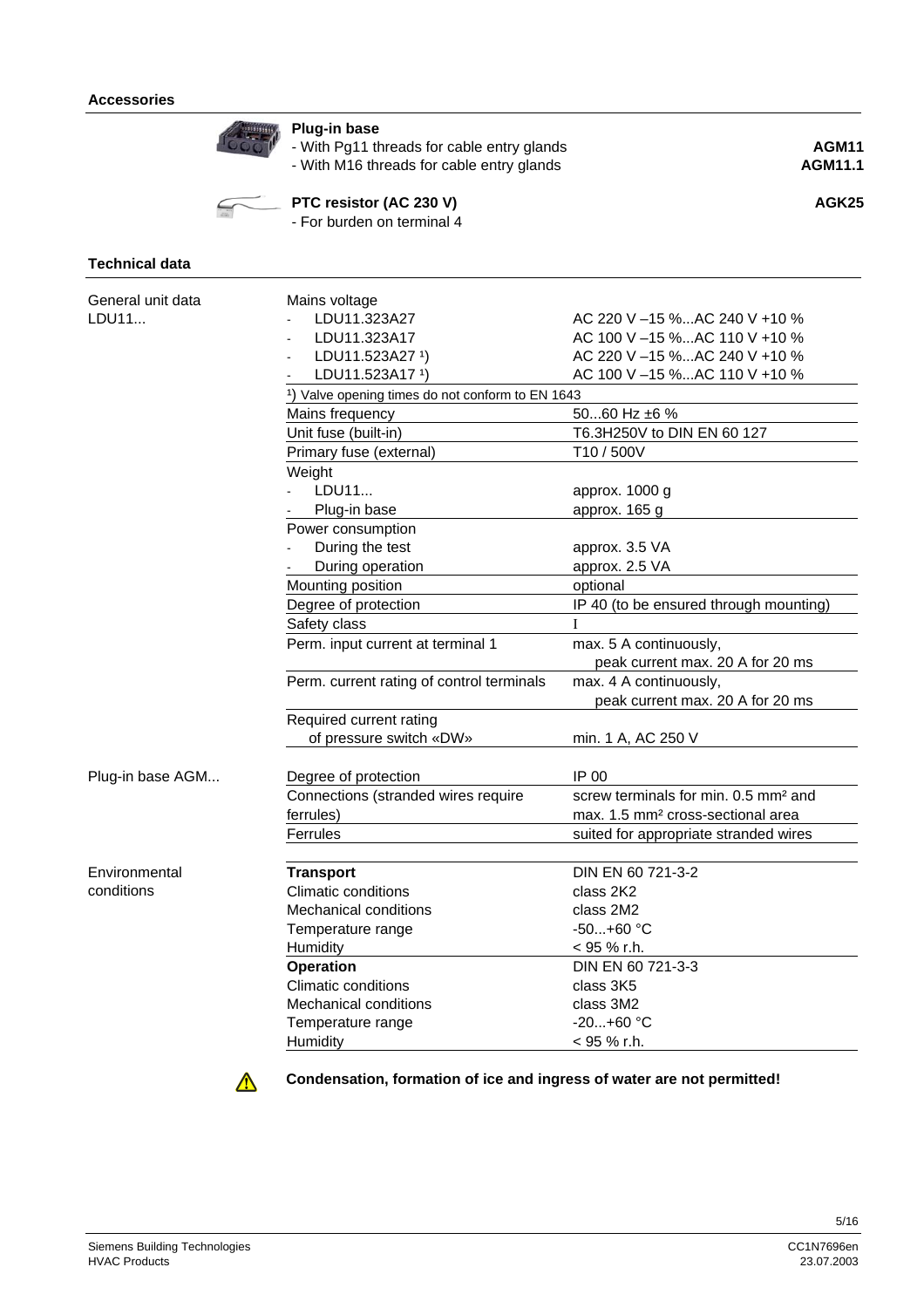During the first phase of the valve proving test called «Test1», atmospheric pressure must exist in the length of pipe between the 2 valves to be tested.

In plants with a vent pipe to atmosphere, atmospheric pressure is available if the valve proving test is made prior to or during the prepurge time.

In plants without vent pipe, atmospheric pressure is made available as the valve proving system opens the valve on the burner side during the time «t4».

If the valve proving test is performed after burner operation, the valve on the burner side after the controlled shutdown can be kept open until «t4» has elapsed, thus lowering the pressure in the test space and making certain its gas content is burnt off in the combustion chamber during the postpurge time.

Prerequisite for this procedure is a suitable control program of the burner control as provided by burner controls type LFE..., LFL..., LGK... or LEC...

The test space is closed off after it has been evacuated. During the first test phase «Test1», which then follows, the LDU11... checks with the pressure switch if the atmospheric pressure in the test space is maintained.

If the valve on the mains side is leaking, causing the pressure to rise above the switching point of the pressure switch, the LDU11... will trigger an alarm and initiate lockout. The program indicator then stops to indicate «Test1».

If the pressure does not increase because the valve closes correctly, the LDU11... continues its program with the second test phase «Test2».

For that purpose, the valve on the mains side is opened during «t3» so that the test space is pressurized («filling» the test space).

During the second test phase – if the valve on the burner side is leaking  $-$  this pressure may not fall below the switching point of the pressure switch. If it does, the LDU11... will initiate lockout also, thus preventing the burner from starting up.

On successful completion of the second test phase, the LDU11... closes the internal control loop between terminals 3 and 6 (circuit path: terminal 3 – contact «ar2» - terminals 4 and  $5$  – contact III – terminal 6).

This control loop is normally included in the burner control's start control loop.

After the control loop has been closed, the programming mechanism of the LDU11... returns to its start position to switch itself off.

During these so-called idle steps, the positions of the programming mechanism's control contacts remain unchanged.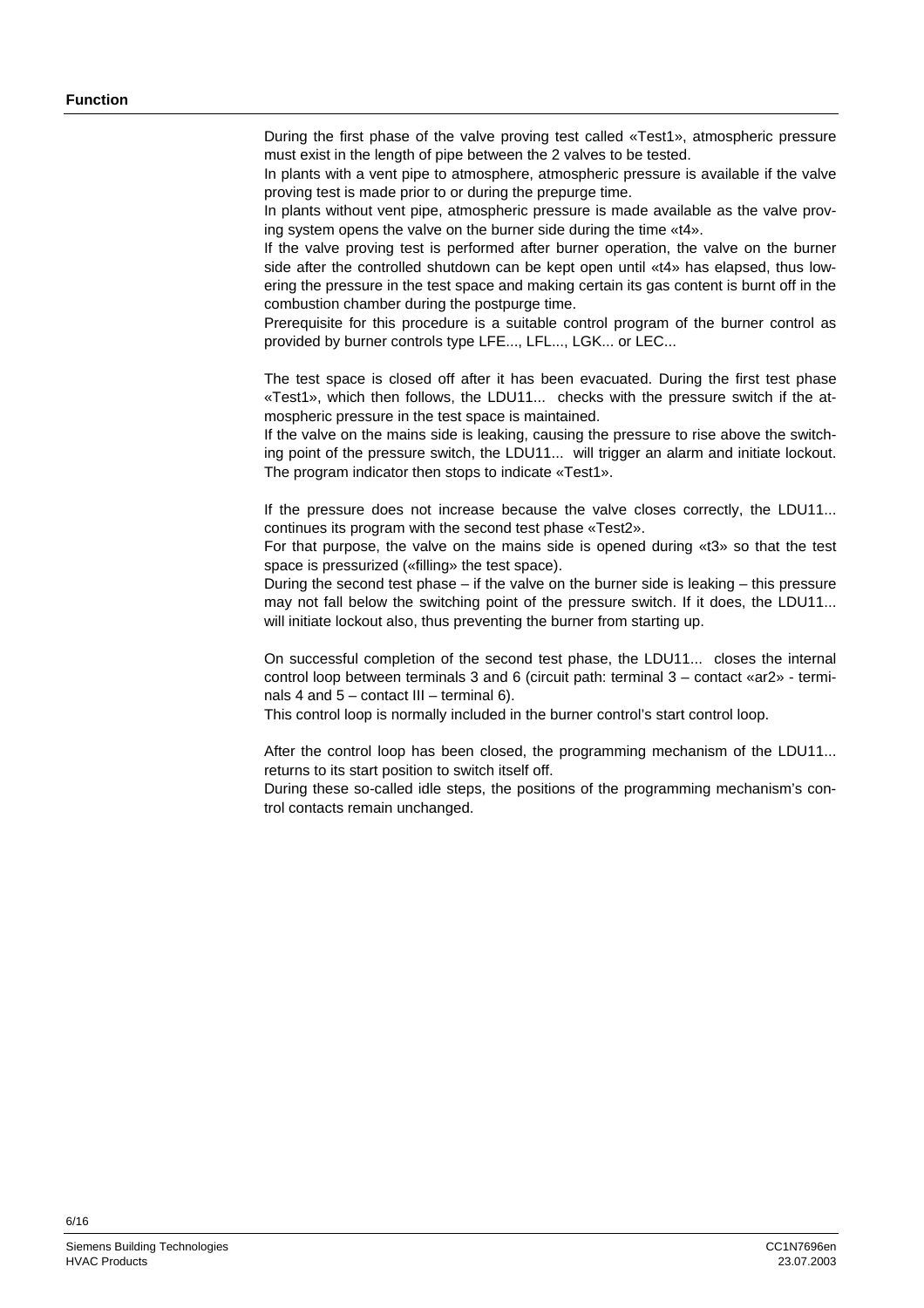In the event of lockout, the programming mechanism stops and thus the position indicator fitted to the spindle of the mechanism.

The symbol that stops above the reading mark indicates the test phase during which lockout occurred and also gives the number of programming steps completed from the start of this test phase (1 step = 2.5 seconds).

| Meaning of the symbols                    |                                                                                                                                                                                                                                                   | Start position = operating position                                                                                                                          |  |  |
|-------------------------------------------|---------------------------------------------------------------------------------------------------------------------------------------------------------------------------------------------------------------------------------------------------|--------------------------------------------------------------------------------------------------------------------------------------------------------------|--|--|
|                                           |                                                                                                                                                                                                                                                   | In plants without vent valve:<br>Evacuation of test space by opening the valve on the burner side                                                            |  |  |
|                                           | Test1                                                                                                                                                                                                                                             | «Test1» with atmospheric pressure (valve proving test on the mains side)                                                                                     |  |  |
|                                           |                                                                                                                                                                                                                                                   | Filling the test space by opening the valve on the mains side                                                                                                |  |  |
|                                           | Test <sub>2</sub>                                                                                                                                                                                                                                 | «Test2» with gas pressure (valve proving test on the burner side)                                                                                            |  |  |
|                                           | Ш                                                                                                                                                                                                                                                 | Idle steps until programming mechanism switches itself off                                                                                                   |  |  |
|                                           |                                                                                                                                                                                                                                                   | Operating position $=$ start position for the next valve proving test                                                                                        |  |  |
|                                           |                                                                                                                                                                                                                                                   | In the event of lockout, all terminals receiving voltage from the LDU11<br>will be<br>deenergized, except terminal 13, which is used for lockout indication. |  |  |
|                                           | After a reset, the programming mechanism automatically returns to its start position to<br>immediately program a new valve proving test.                                                                                                          |                                                                                                                                                              |  |  |
| Note                                      | Do not press the reset button for more than 10 seconds.                                                                                                                                                                                           |                                                                                                                                                              |  |  |
| Control sequence after<br>a power failure | A power failure prior to evacuating the test space does not cause the control sequence<br>to change.                                                                                                                                              |                                                                                                                                                              |  |  |
|                                           | If a power failure occurs after the evacuation, the valve proving test will not be contin-<br>ued when power is restored, but the programming mechanism first returns to its start<br>position and then performs the complete valve proving test. |                                                                                                                                                              |  |  |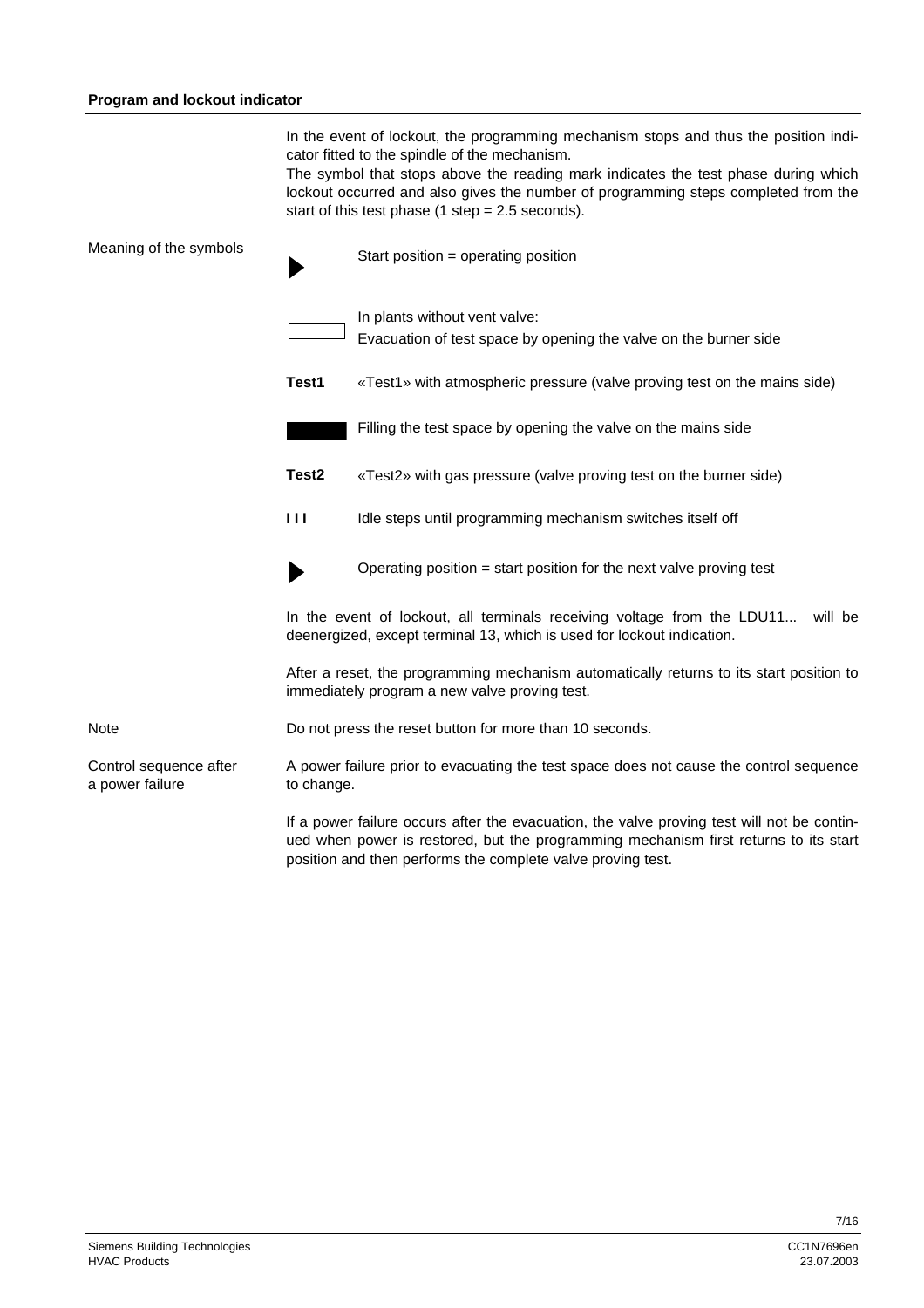#### **Calculation of the leakage rate escaping from a length of pipe**

```
QLeck =\frac{(PG - PW) \times V \times 3600}{Patm X tTest
```

| Legend  | Qleck          | in dm <sup>3</sup> / h    | Permissible leakage rate in dm <sup>3</sup> or liters per hour                                                                                                                                                                                           |
|---------|----------------|---------------------------|----------------------------------------------------------------------------------------------------------------------------------------------------------------------------------------------------------------------------------------------------------|
|         | PG             | in mbar                   | Overpressure in pipe section between the valves to be tested, at<br>the beginning of the test phase                                                                                                                                                      |
|         | Pw             | in mbar                   | Overpressure set on pressure switch «DW» (normally set to 50<br>% of the gas mains pressure)                                                                                                                                                             |
|         | Patm           | in mbar                   | Absolute pressure (1.013 mbar normal pressure)                                                                                                                                                                                                           |
|         | V              | in $dm3$                  | Volume of test space confined by the valves to be tested, in-<br>cluding the space in the valves themselves                                                                                                                                              |
|         | Ttest          | in s                      | Duration of proving time                                                                                                                                                                                                                                 |
| Example | P <sub>G</sub> | $=$ 30 mbar               | QLeck = $\frac{(30 - 15) \times 10.36 \times 3600}{1013 \times 27.5}$ = 20 l/h                                                                                                                                                                           |
|         | Pw             | $= 15$ mbar               |                                                                                                                                                                                                                                                          |
|         | $P_{atm}$      | $= 1013$ mbar             | Any valve leakage rate exceeding 20 I/h causes the LDU11                                                                                                                                                                                                 |
|         | V              | $= 10.36$ dm <sup>3</sup> | to initiate lockout                                                                                                                                                                                                                                      |
|         | tTest          | $= 27.5 s$                |                                                                                                                                                                                                                                                          |
| Note    |                |                           | Select volume of pipe section «V» between the gas valves to be checked and over-<br>pressure «Pw» set on pressure switch «DW» such that the maximum permissible gas<br>leakage rate «QLeck» will not exceed the rate specified in the local regulations. |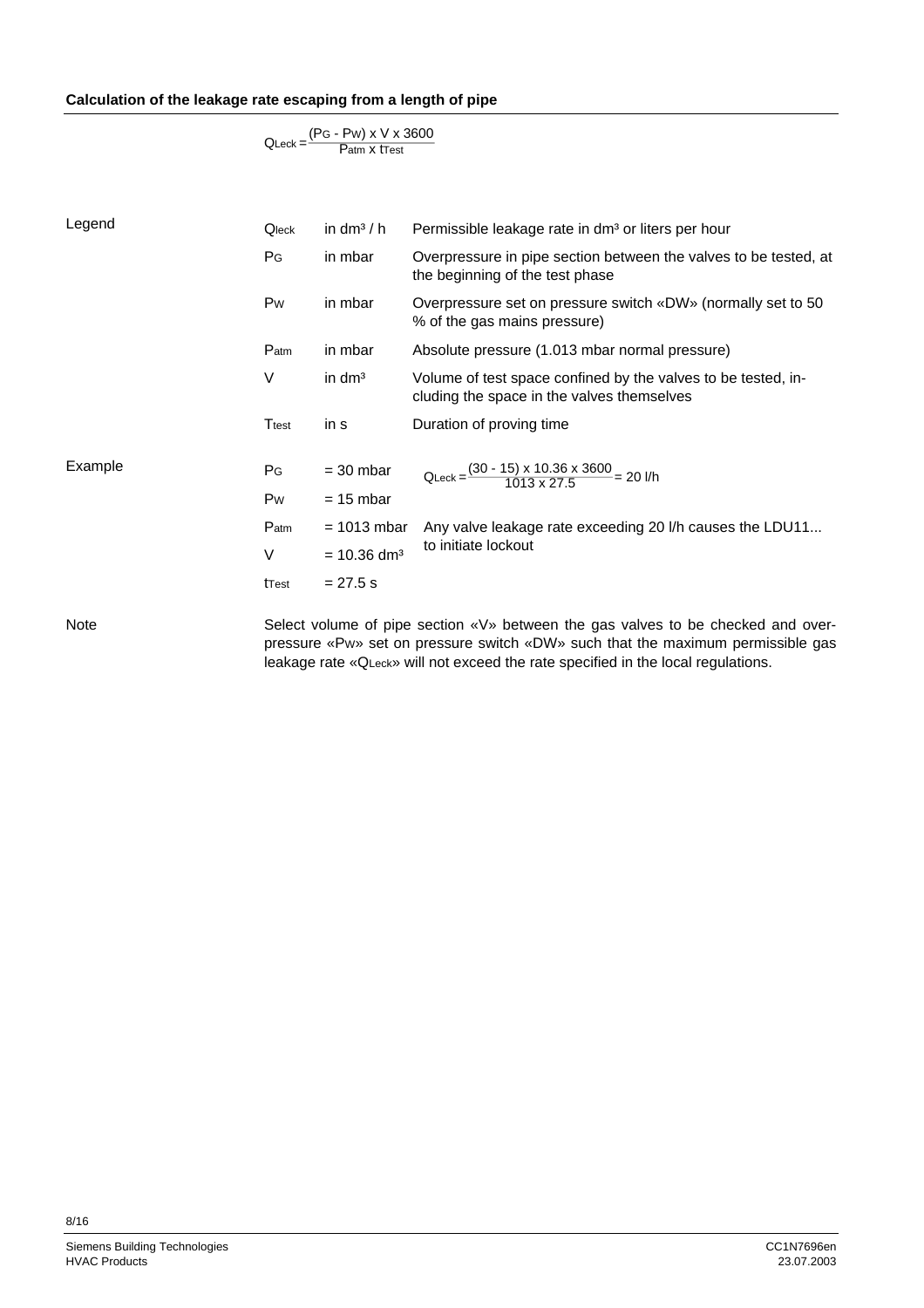#### **Connection diagram**

#### Legend

- AL Alarm signal for «leaking valve»
- AR Main relay with contacts «ar...»
- AS Unit fuse (built-in)
- BR Lockout relay with contacts «br...»
- DW Pressure switch for valve proving test (does not replace the gas pressure switch used to signal lack of gas)
- EK1 Lockout reset button
- EK2 Remote lockout reset button
- GP Gas pressure switch (for lack of gas)
- HR Auxiliary relay with contacts «hr...»
- L1 Lockout warning lamp (built-in)
- SK Control contact (for initiating the valve proving test)
- SM Synchronous motor of programming mechanism
- 1) Do not press «EK...» for more than 10 seconds



#### **Sequence diagram**

| Legend       |                 |                                          |  |  |  |
|--------------|-----------------|------------------------------------------|--|--|--|
| t1           |                 | 22.1 s First test phase with atmospheric |  |  |  |
|              | pressure        |                                          |  |  |  |
| 12           | 27 <sub>s</sub> | Second test phase with gas               |  |  |  |
|              |                 | pressure                                 |  |  |  |
|              | For LDU11.323   |                                          |  |  |  |
| t3           | 2.5s            | Filling the test space                   |  |  |  |
|              | $14$ 2.5 s      | Evacuating the test space                |  |  |  |
|              | For LDU11.523   |                                          |  |  |  |
|              | t3 5s           | Filling the test space                   |  |  |  |
|              | t4 5 s          | Evacuating the test space                |  |  |  |
| t5 i         |                 | 66.3 s Total duration of valve proving   |  |  |  |
|              |                 | test until burner is released            |  |  |  |
| t6           | 7.4 s           | Interval from start to energizing        |  |  |  |
|              |                 | main relay «AR»                          |  |  |  |
|              | $t20 \t22.1 s$  | Running time of programming              |  |  |  |
|              |                 | mechanism until it switches itself       |  |  |  |
|              |                 | off in the operating = start posi-       |  |  |  |
|              |                 | tion (idle steps)                        |  |  |  |
|              |                 |                                          |  |  |  |
| $\mathbf{A}$ |                 | Cas values controlled to overveto the    |  |  |  |

- Gas valves controlled to evacuate the test space
- B Gas valves controlled to fill the test space
- C Vent valve, normally open; closed during valve proving test from the beginning of «Test1»

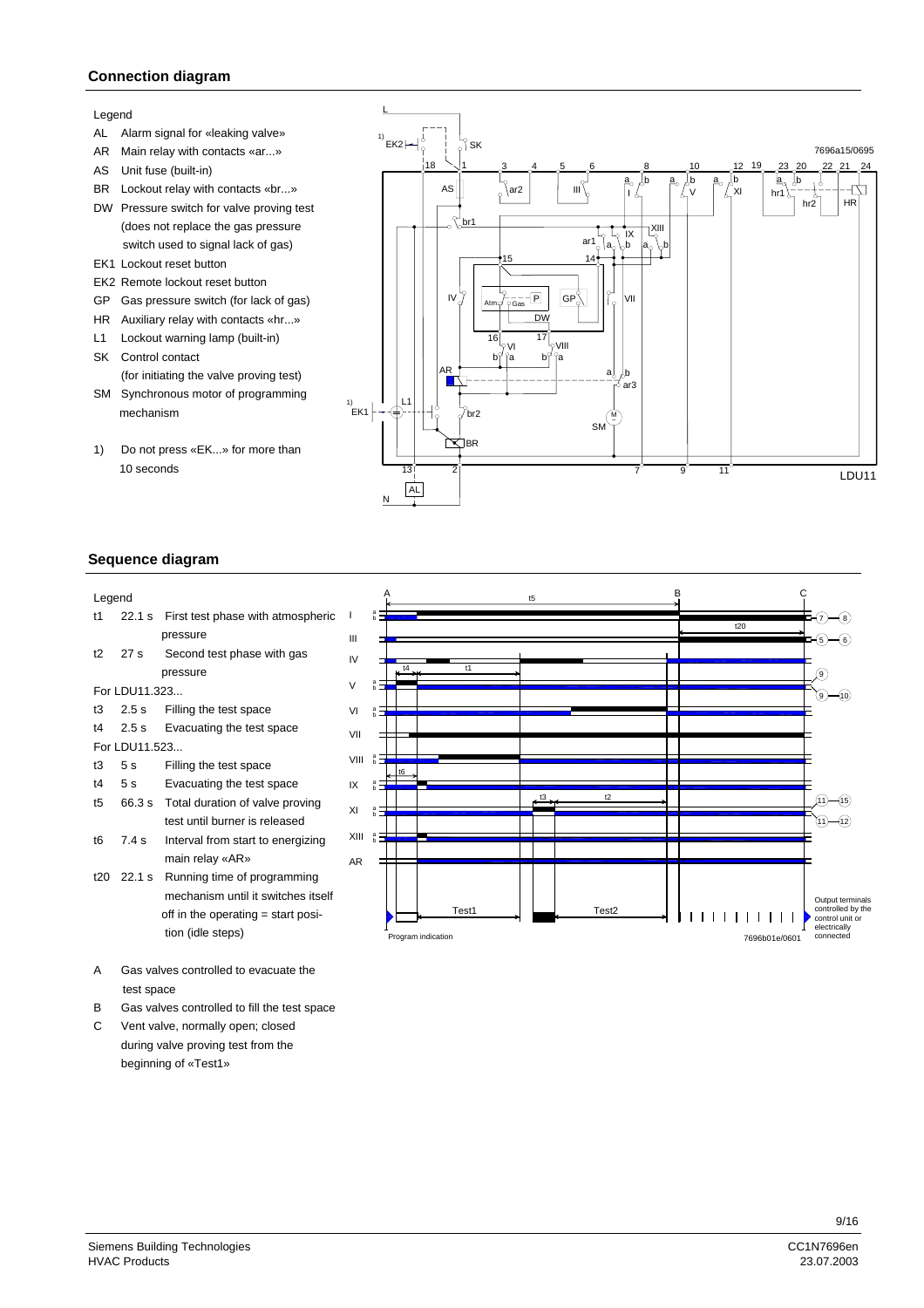#### **Connection examples with vent pipe to atmosphere using burner controls type LGB2..., LGB3... or LGB4...**

#### For other connections, refer to the connection diagram of the relevant burner control.







<sup>3</sup>) Only in connection with LMG2...

Plants with vent pipe to atmosphere





#### **Connection examples with vent pipe to atmosphere using burner controls type LFE..., LFL... or LGK..., or the control unit LEC...**

Valve proving test during the prepurge time (min. 60 seconds) and following immediately the controlled shutdown in plants with vent pipe to atmosphere. Delay on make of relay d > 2 seconds.

<sup>2)</sup> Expanding flame burner or interrupted pilot burner

Valve proving test following immediately the controlled shutdown

<sup>2)</sup> Expanding flame burner or interrupted pilot burner



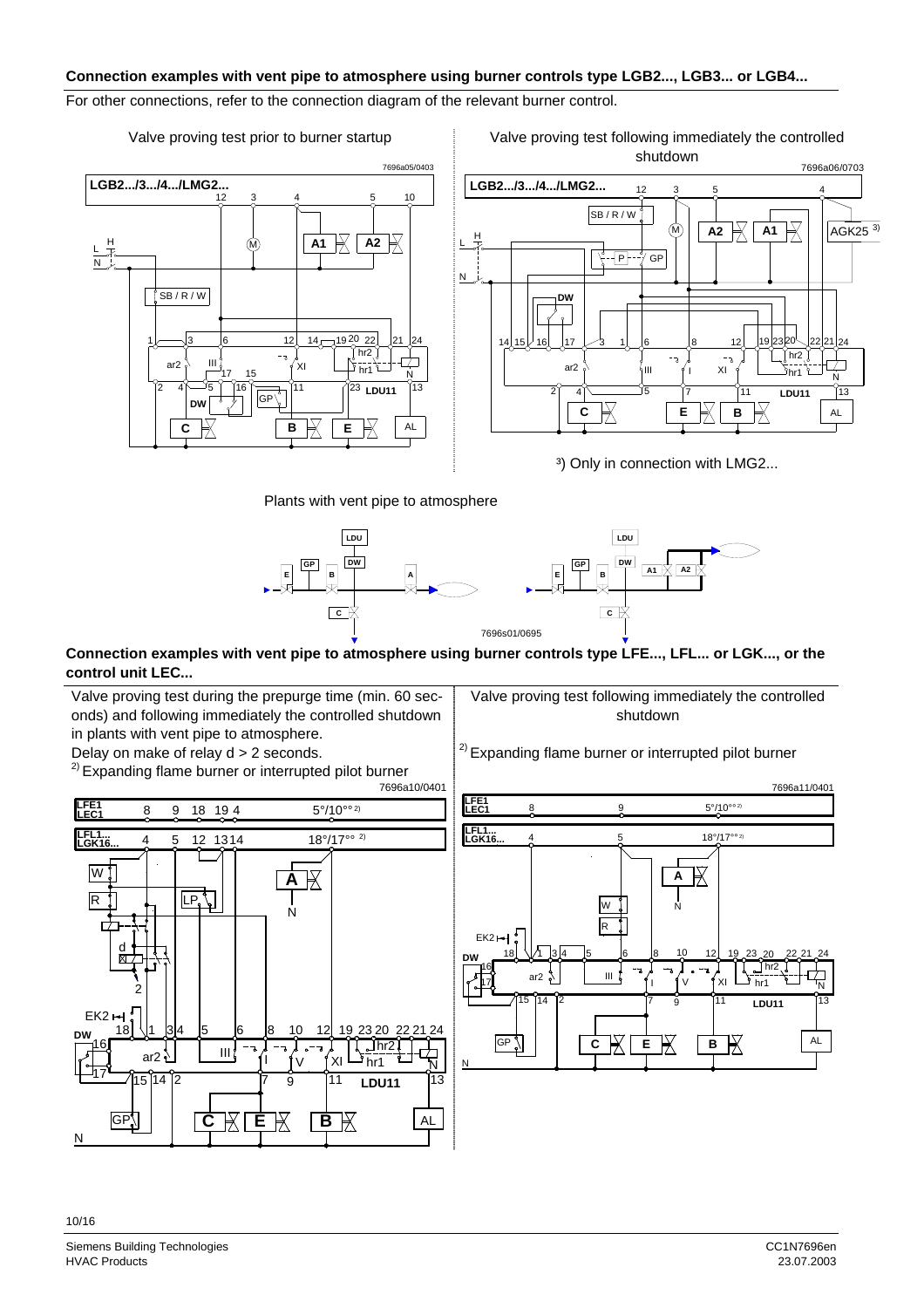#### **Connection examples with vent pipe to atmosphere using burner controls type LFE..., LFL... or LGK..., or the control unit LEC...**

For other connections, refer to the connection diagram of the relevant burner control.



Valve proving test with 2 pressure switches

- DWG Pressure switch for the valve proving test with gas pressure. This pressure switch must be set to the minimum gas pressure permitted during the proving test. If this pressure is not reached during the test, the LDU11... will initiate lockout.
- DWA Pressure switch for the gas valve proving test with atmospheric pressure. This pressure switch must be set to the maximum gas pressure permitted during the proving test with atmospheric pressure. If this pressure is exceeded during the test, the LDU11... will initiate lockout.

DWG and DWA must be overload-proof up to the gas pressure level.



#### **Plants with vent pipe to atmosphere**

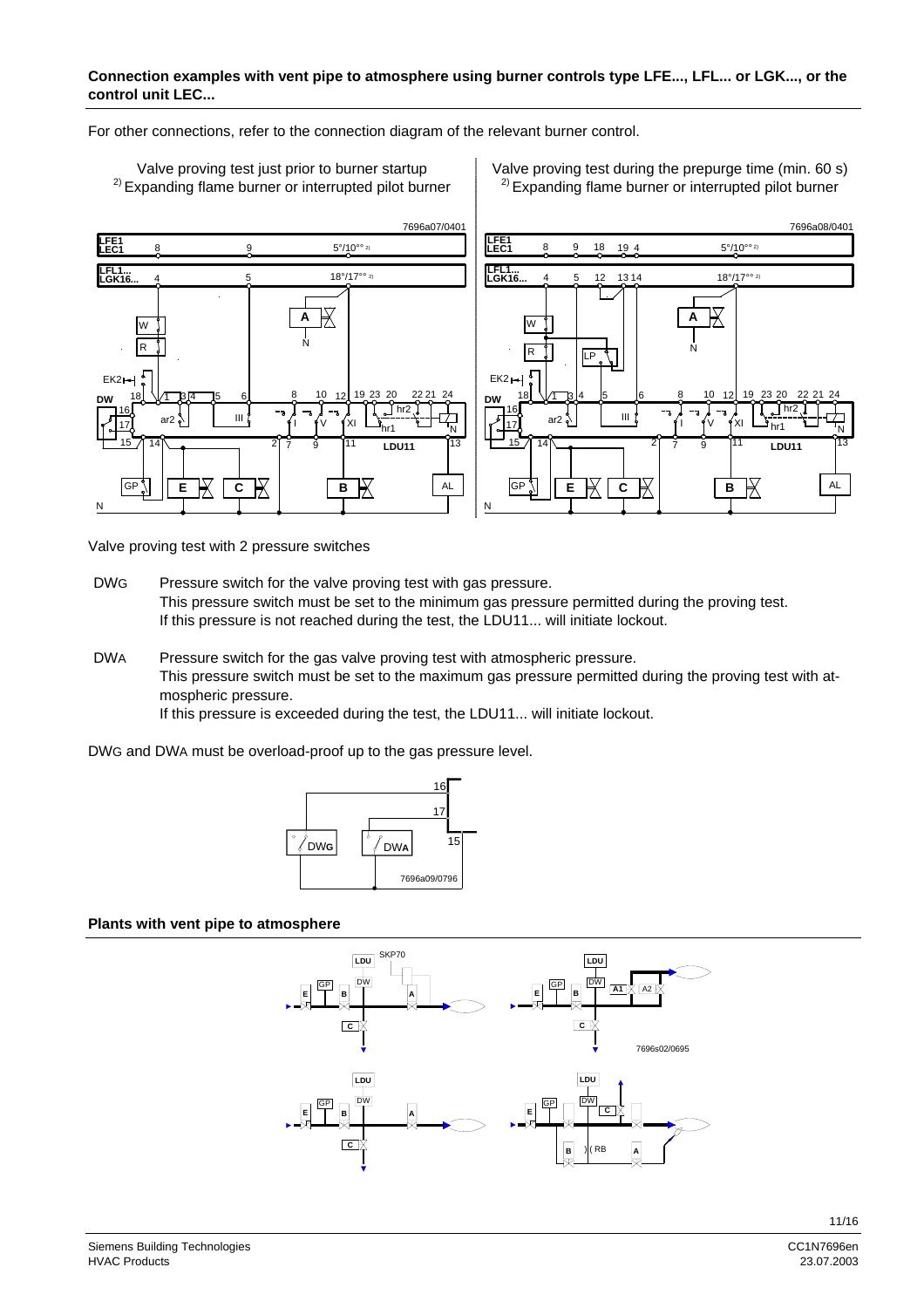#### **Connection examples without vent pipe to atmosphere (for applications not covered by EN 676) using burner controls type LFE..., LFL... or LGK..., or the control unit LEC...**

Valve proving test following immediately the controlled shutdown in plants without vent pipe.

Valve «A» or «A1» remains open after the controlled shutdown until the start of the first test phase is reached in order to evacuate the test space and to burn off the gas in the combustion chamber during the afterburn time.

2) Expanding flame burner or interrupted pilot burner



Valve proving test with 2 pressure switches

- DWG Pressure switch for the valve proving test with gas pressure. This pressure switch must be set to the minimum gas pressure permitted during the proving test. If this pressure is not reached during the test, the LDU11... will initiate lockout.
- DWA Pressure switch for the gas valve proving test with atmospheric pressure. This pressure switch must be set to the maximum gas pressure permitted during the proving test with atmospheric pressure. If this pressure is exceeded during the test, the LDU11... will initiate lockout.

DWG and DWA must be overload-proof up to the gas pressure level.



Plants without vent pipe to atmosphere

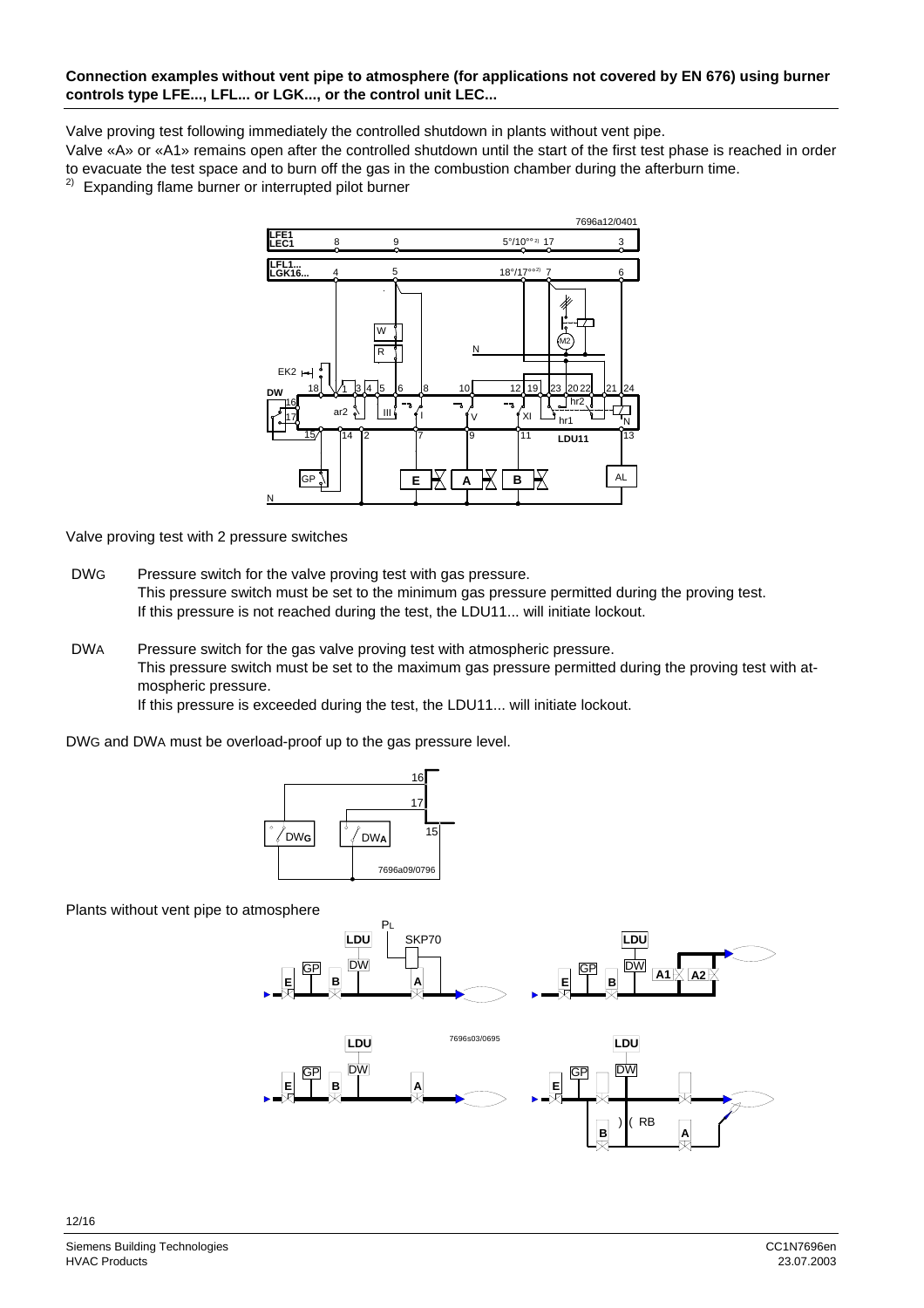#### **Connection examples without vent pipe to atmosphere using burner controls type LGB2... , LGB3... or LGB4...**

For other connections, refer to the connection diagram of the relevant burner control.

#### Valve proving test prior to burner startup Valve proving test following immediately the controlled shutdown



Plants without vent pipe to atmosphere



| Legend | A, A1, A2       | Gas valves controlled to evacuate the test space                                                                                                                                                                                                |
|--------|-----------------|-------------------------------------------------------------------------------------------------------------------------------------------------------------------------------------------------------------------------------------------------|
|        | AL              | Alarm signal for «Leaking valve»                                                                                                                                                                                                                |
|        | B               | Gas valve controlled to fill the test space                                                                                                                                                                                                     |
|        | C               | Vent valve, normally open; closed during valve proving test from the be-<br>ginning of «Test1»                                                                                                                                                  |
|        | <b>DW</b>       | Pressure switch for valve proving test (does not replace the gas pressure<br>switch used to signal lack of gas)                                                                                                                                 |
|        | Е               | Safety shutoff valve, normally closed (optional)                                                                                                                                                                                                |
|        | EK <sub>2</sub> | Remote lockout reset button                                                                                                                                                                                                                     |
|        | GP              | Gas pressure switch (for lack of gas)                                                                                                                                                                                                           |
|        | н               | Main switch                                                                                                                                                                                                                                     |
|        | LP              | Air pressure switch                                                                                                                                                                                                                             |
|        | M               | Fan («M2»: pre- and postpurging)                                                                                                                                                                                                                |
|        | <b>PL</b>       | Reference pressure for SKP70                                                                                                                                                                                                                    |
|        | R.              | Control thermostat or pressurestat (e.g. boiler control thermostat)                                                                                                                                                                             |
|        | <b>RB</b>       | Pipe orifice; its diameter must be determined such that in the event of a<br>leaking pilot gas valve «A», the pilot flame cannot afterburn on completion<br>of the second safety time so that presence of the main flame cannot be<br>simulated |
|        | SB              | Safety limit thermostat                                                                                                                                                                                                                         |
|        | Т               | Delay off time relay; the time should be set to approx. «t16» (min. «t7»                                                                                                                                                                        |

- max. «t10») of the burner control
- W Limit thermostat or pressure switch or pressure limiter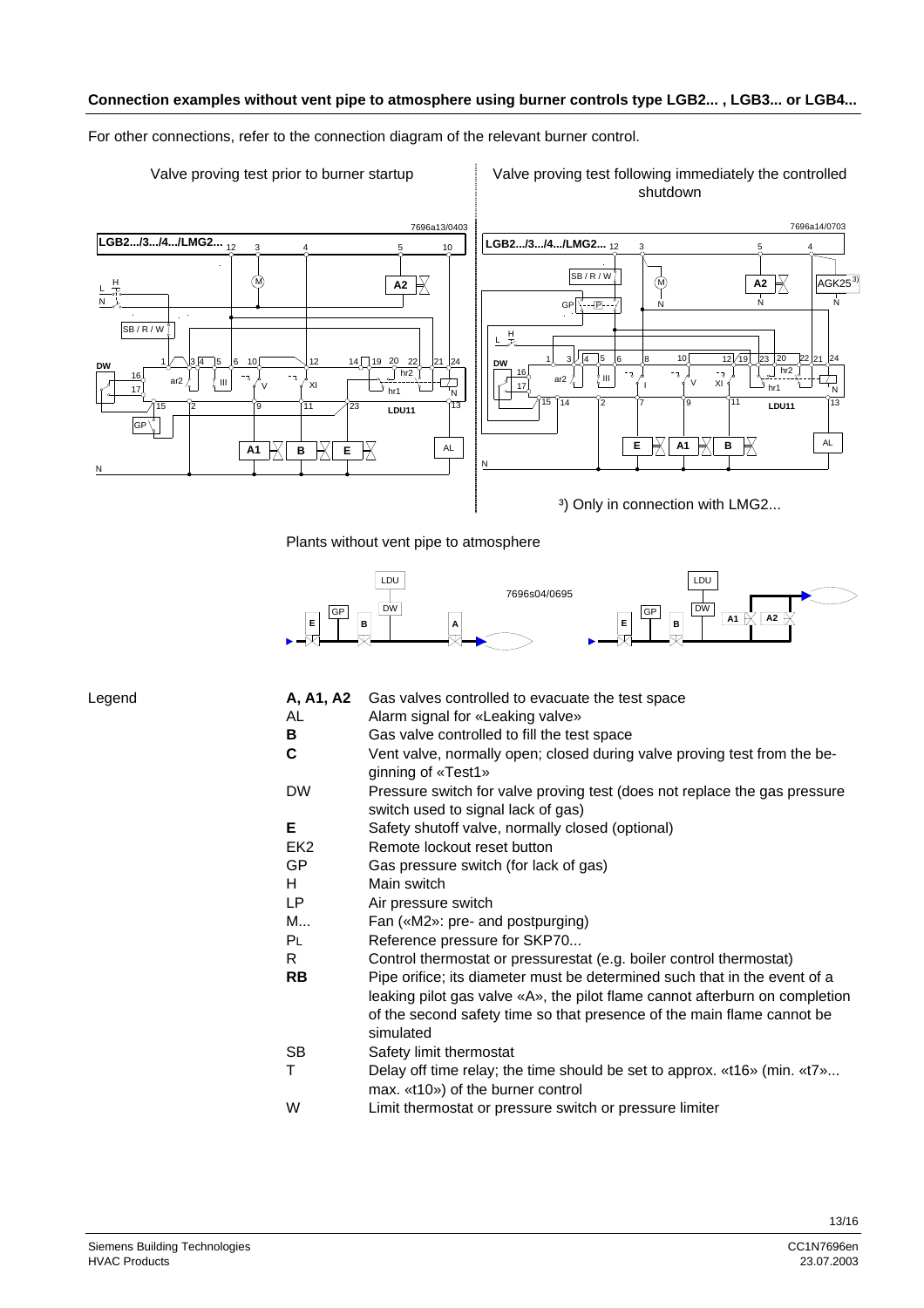#### **Connection examples without vent pipe to atmosphere using burner controls type LFE..., LFL... or LGK..., or the control unit LEC...**

For other connections, refer to the connection diagram of the relevant burner control.



Valve proving test with 2 pressure switches

DWG Pressure switch for the valve proving test with gas pressure. This pressure switch must be set to the minimum gas pressure permitted during the proving test. If this pressure is not reached during the test, the LDU11... will initiate lockout.

DWA Pressure switch for the gas valve proving test with atmospheric pressure. This pressure switch must be set to the maximum gas pressure permitted during the proving test with atmospheric pressure. If this pressure is exceeded during the test, the LDU11... will initiate lockout.





Plants without vent pipe to atmosphere



Valve proving test just prior to burner startup Valve proving test during the prepurge time (min. 60 s)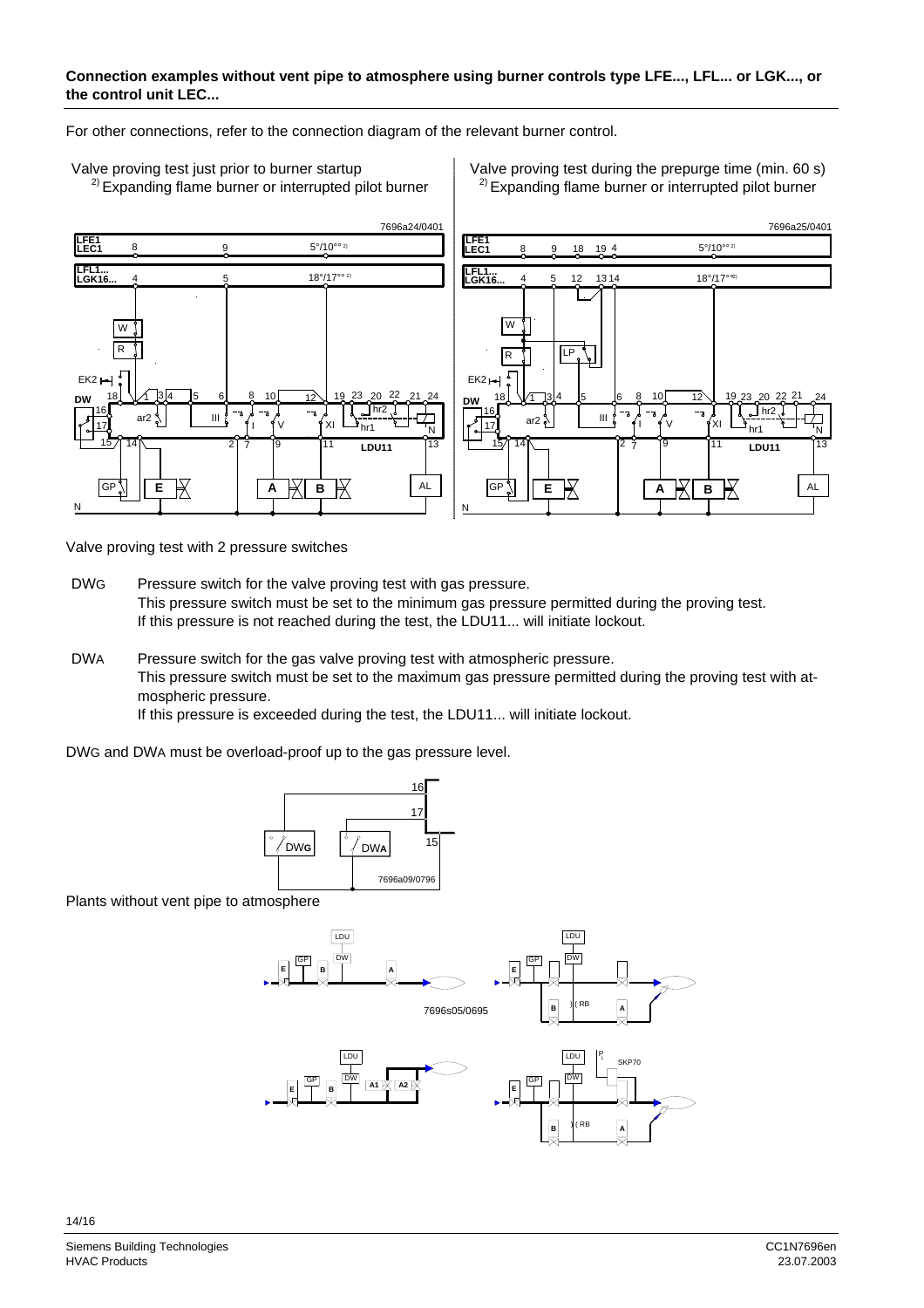For other connections, refer to the connection diagram of the relevant burner control



.

Valve proving test just prior to burner startup Valve proving test during the prepurge time (min. 60 s)



Valve proving test with 2 pressure switches

DWG Pressure switch for the valve proving test with gas pressure. This pressure switch must be set to the minimum gas pressure permitted during the proving test. If this pressure is not reached during the test, the LDU11... will initiate lockout.

DWA Pressure switch for the gas valve proving test with atmospheric pressure. This pressure switch must be set to the maximum gas pressure permitted during the proving test with atmospheric pressure.

If this pressure is exceeded during the test, the LDU11... will initiate lockout.

DWG and DWA must be overload-proof up to the gas pressure level.



Air pressure «PL» for the SKP... must be sufficiently high to open the SKP70... although the burner's air damper is closed.

Otherwise, the LDU11... will initiate lockout when performing «Test1».

Plants without vent pipe to atmosphere